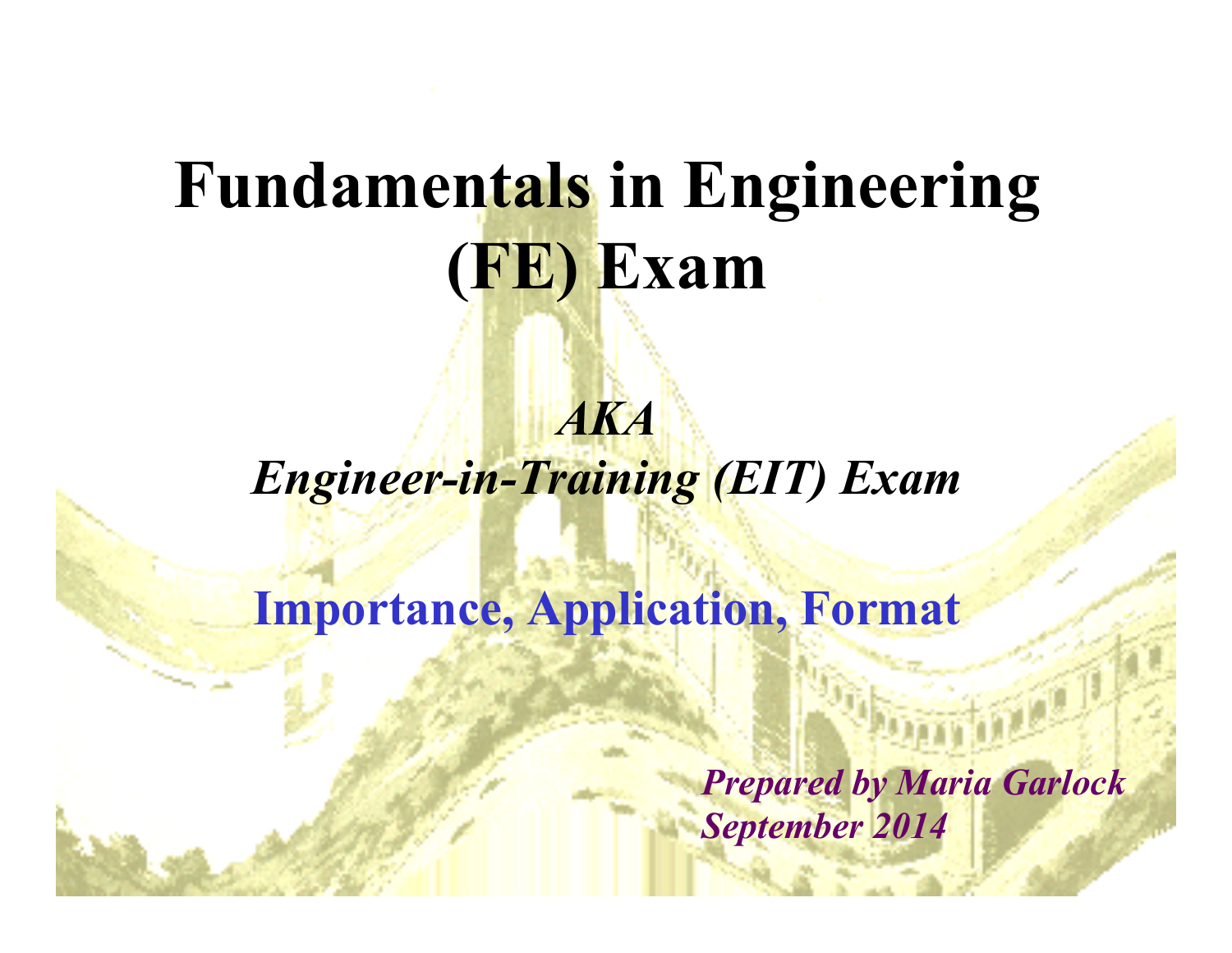# **Why Take the FE/EIT Exam?**

- Need it to become a **licensed professional engineer (PE)**.
- By law, many jurisdictions require engineers to be licensed in order to practice.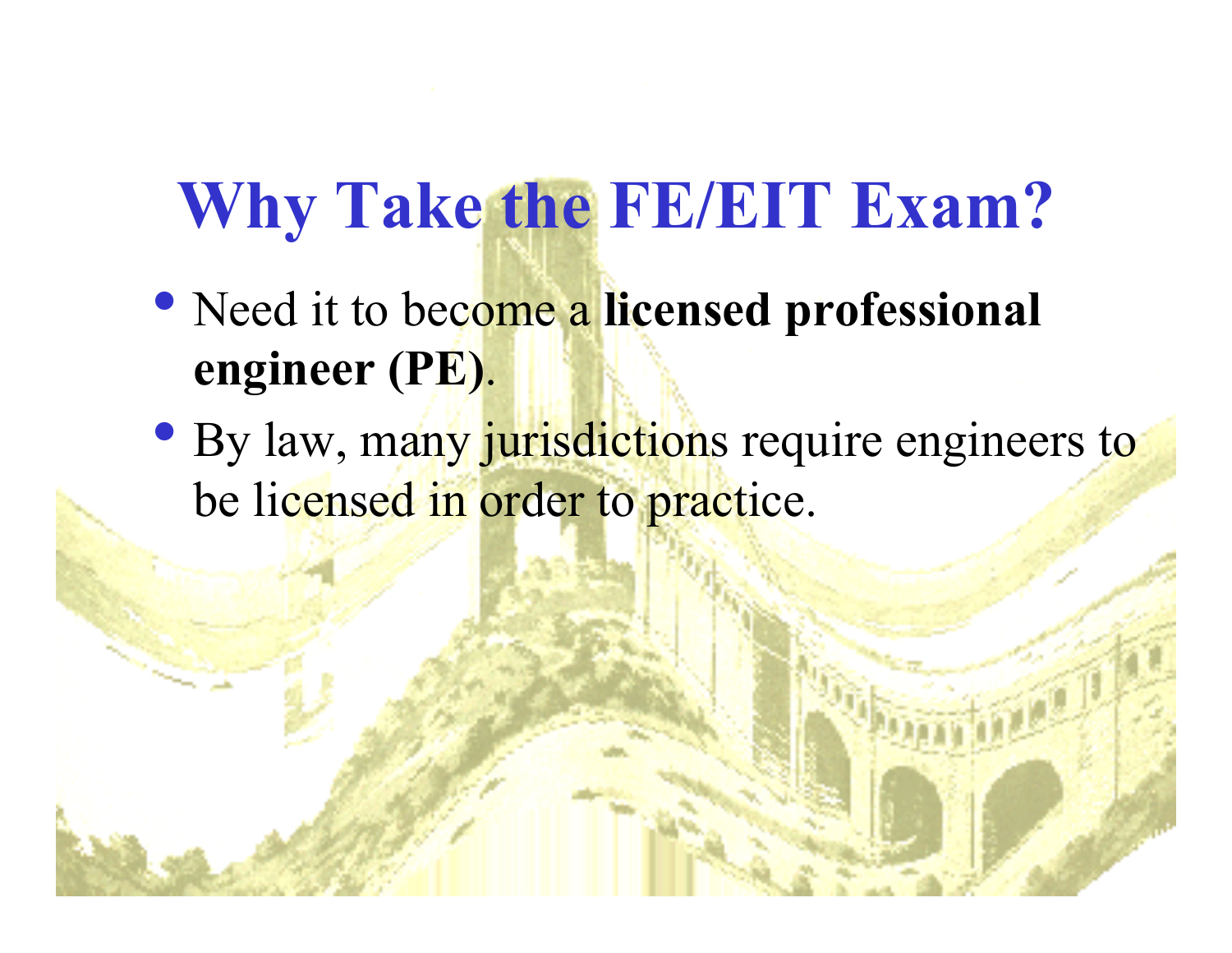### **Why Take the FE/EIT Exam Now?**

• *"The best time to take the Fundamentals of Engineering (FE) exam is while you are enrolled in college, typically the last semester of your final year. Taking the FE exam while you're still in school or just finishing up gives you flexibility. You're most prepared and in test-taking mode while you're in your final year of the engineering program. If you decide later that you want professional licensure, you will have to take the FE exam first." [www.engineeringlicense.com]*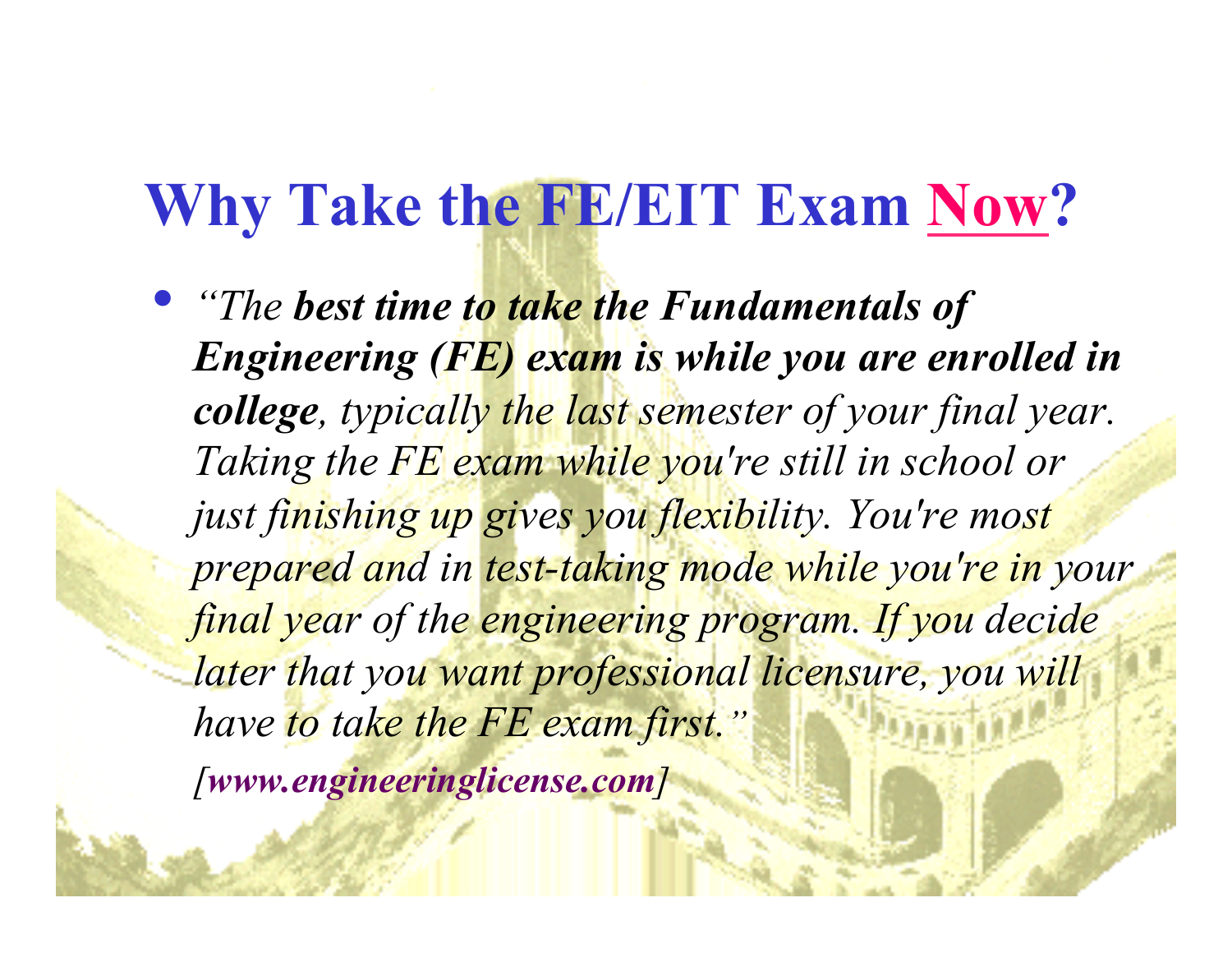### **Why Take the FE/EIT Exam Now?**



#### **Percentage of people that pass the exam**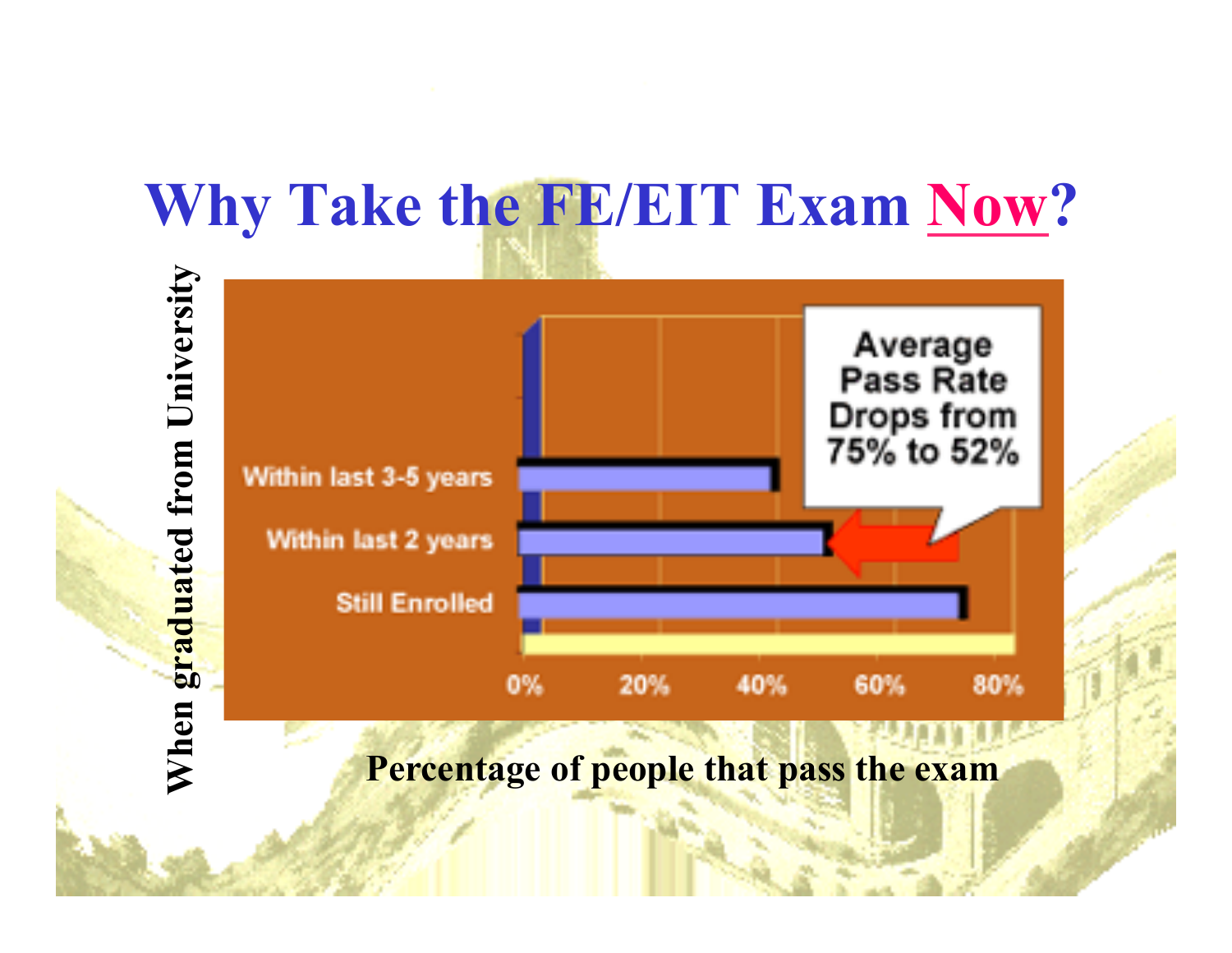### **Steps to Obtaining a License**

- **Graduation from an ABET-accredited engineering program.**
- **Pass the FE/EIT exam.**
- **Work experience. Most jurisdictions require 3 or 4 years of experience under a licensed PE.**
- **Pass the PE exam.**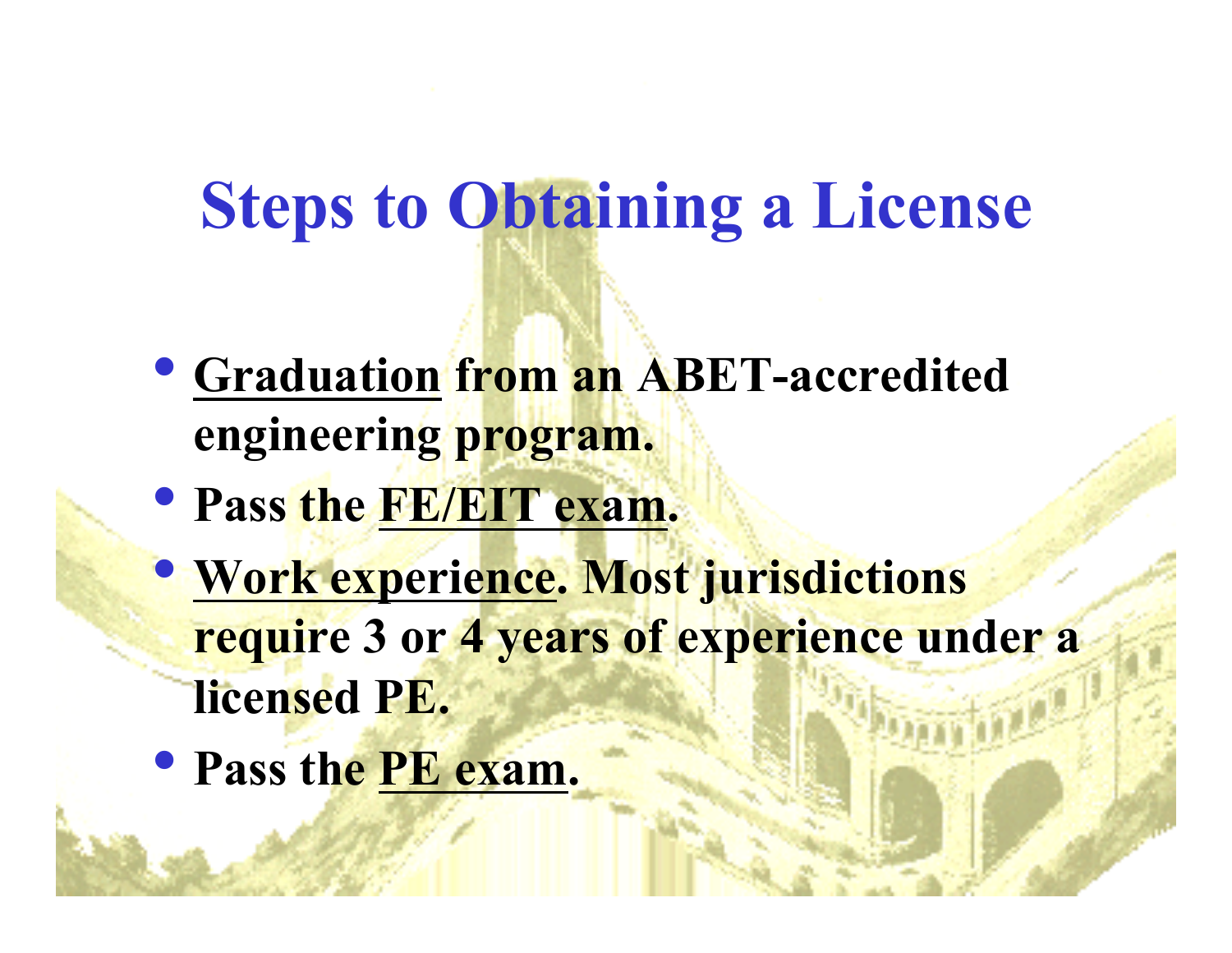## **Exam Information**

## **http://ncees.org/**

- **In NJ, can take it Junior year.**
- **Take it as many times as you want (\$225 each time!)**
- **FE exam will be offered year-round as computerbased exams at Pearson VUE testing centers (there is one in Princeton).**
- **You will register and schedule your appointment through your My NCEES account on the NCEES website.**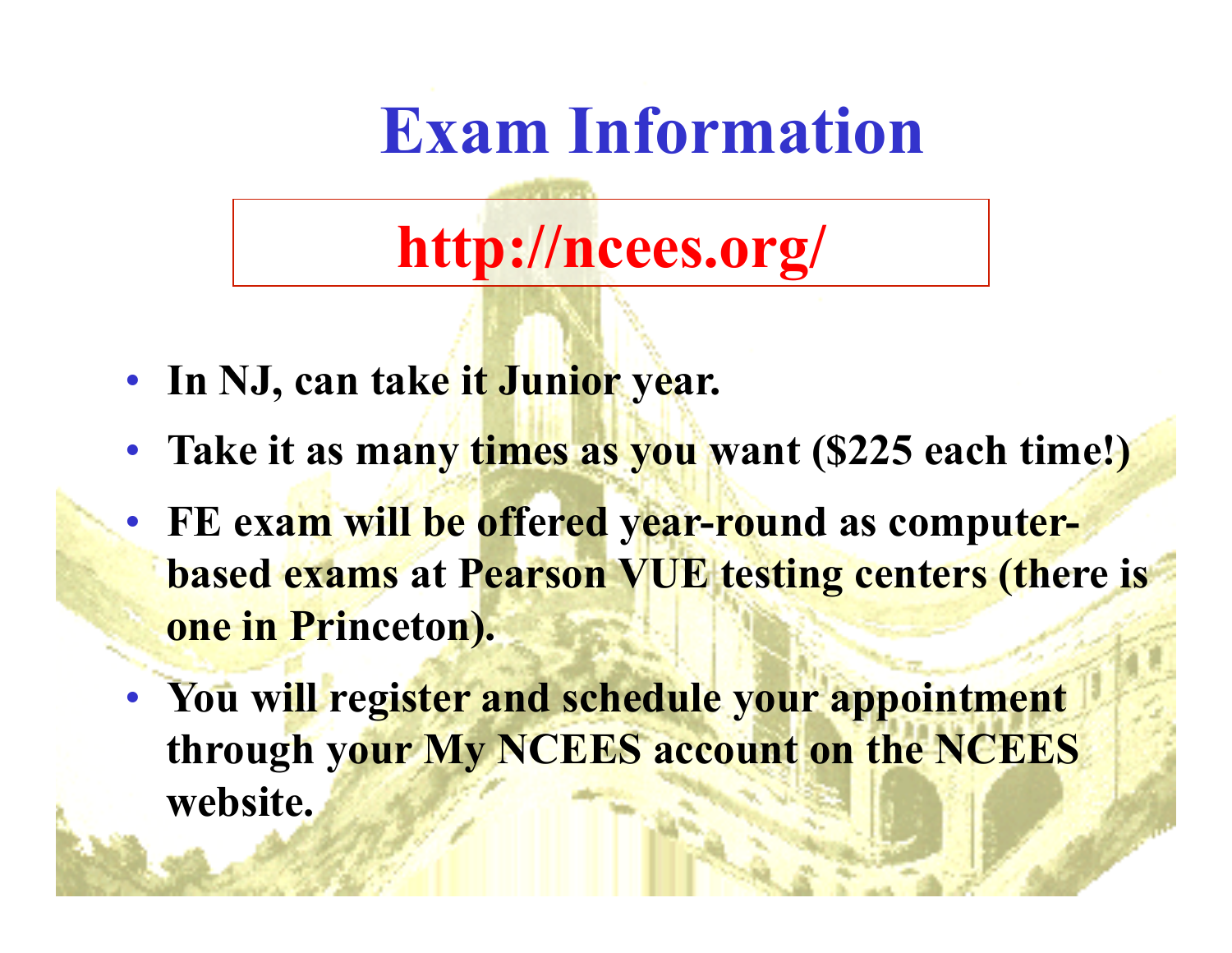# **Exam Information**

- **6 hours long (includes 25 min break)**
- **No longer have a broad/common engineering portion; it is all discipline specific. See content of each discipline by clicking the appropriate link at: http://ncees.org/exams/fe-exam/**
- **Closed book reference material is supplied (can find it online at http://ncees.org/exams/studymaterials/download-fe-supplied-referencehandbook/).**
- **All questions are multiple choice (110 questions total).**